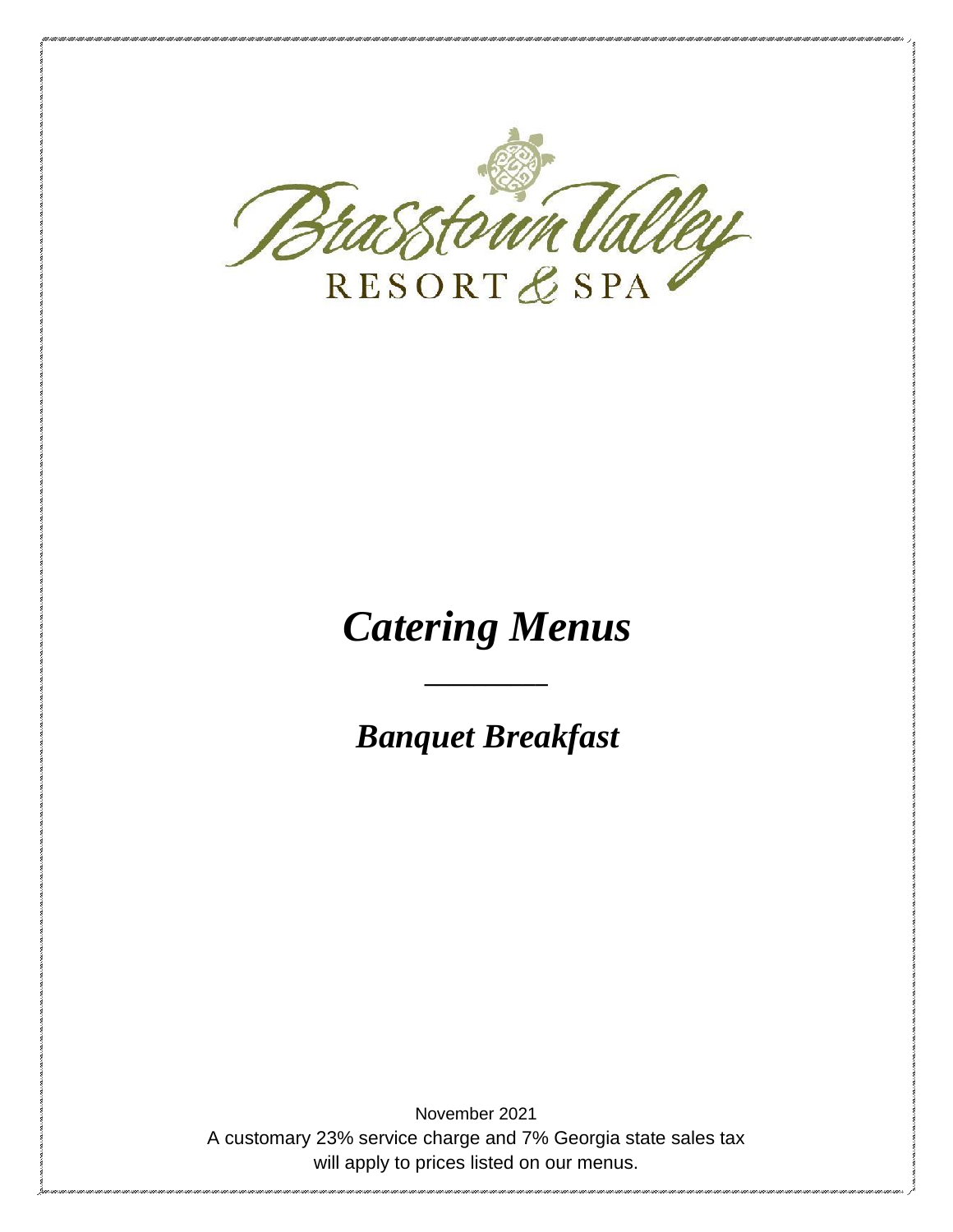## *Breakfast and Brunch Selections*

## *PLATED BREAKFAST ENTREE'S*

*\*Please note there is a \$10 per person plate up fee for Creekside and the Sunset Pavilion\**

### *Brasstown French Toast*

*We start with our own French Bread, hand dip and sautéed Golden Brown, Garnished with Toasted Sliced Almonds Crisp Applewood Smoked Bacon Golden Maple Syrup Chilled Orange Juice Freshly Brewed Coffees \$18*

## *Mountain Morning*

*Farm Fresh Scrambled Eggs with Tomato, Chives and Cheddar Cheese Crisp Applewood Smoked Bacon Country Fried Potatoes Southern Style Buttermilk Biscuits Chilled Orange Juice Freshly Brewed Coffees \$18*

## *Steak & Eggs*

*Thin Cut Steak Farm Fresh Scrambled Eggs Country Fried Potatoes Southern Style Buttermilk Biscuits Chilled Orange Juice Freshly Brewed Coffees \$27*

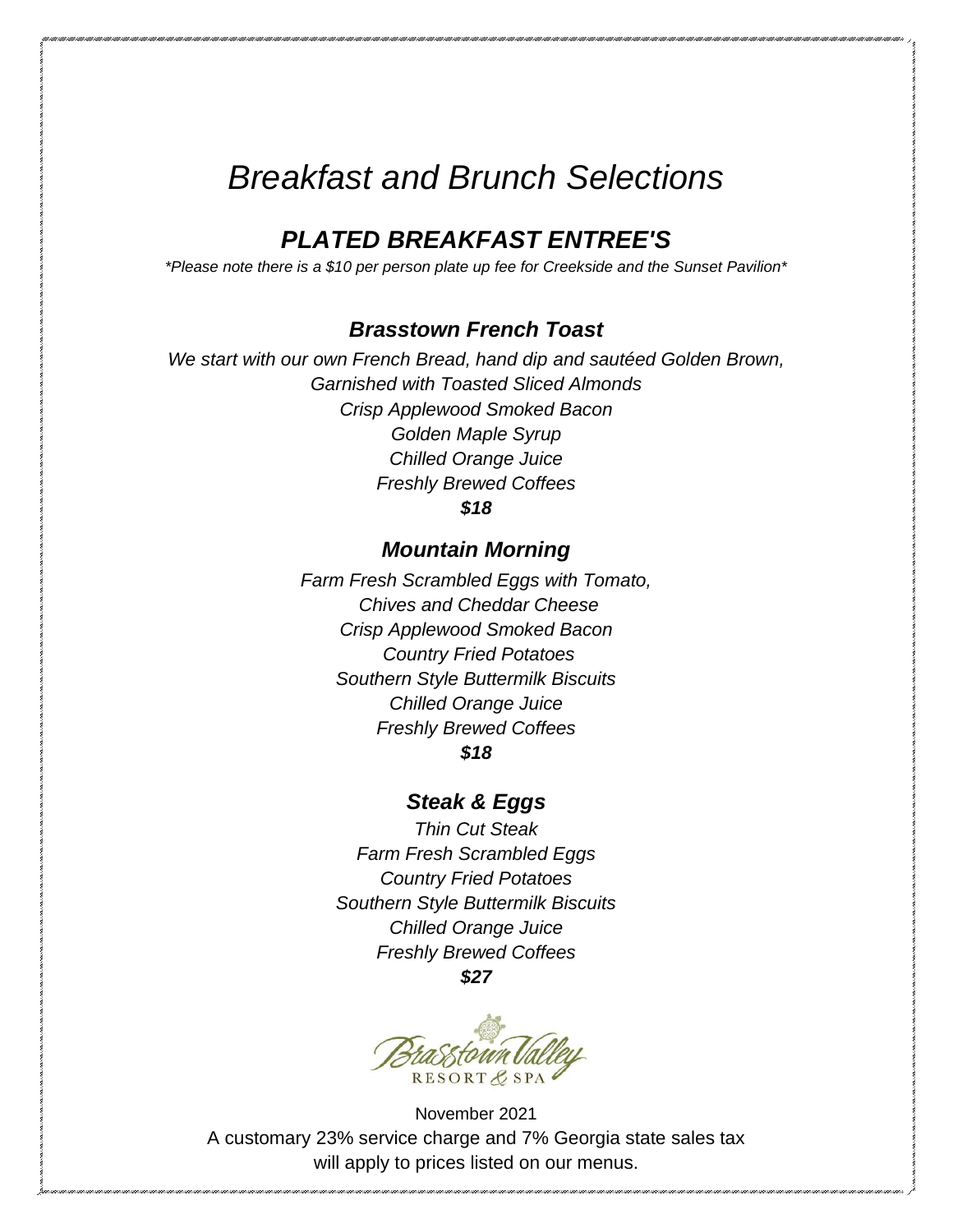## *BREAKFAST BUFFETS*

*We do not offer Buffets under 30 persons in attendance Please note that to add the Omelet or Waffle Station there will be a \$100 Attendant Fee*

## *Blackbear Creek*

*Assorted Breakfast Bakeries Fluffy Scrambled Eggs Crisp Applewood Smoked Bacon Breakfast Sausage Country Fried Potatoes Southern-Style Buttery Grits Buttermilk Biscuits with Country Gravy Seasonal Fresh Fruit Fruit Preserves and Butter Selection of Chilled Fruit Juices Freshly Brewed Coffees and Teas \$26*

*Add a "Made to order" Omelet Station for \$6 per person*

## *Hiawassee Trail*

*Assorted Breakfast Bakeries Seasonal Fresh Fruit Scrambled Eggs with Grated Cheddar Cheese Texas French Toast with Warm Maple Syrup Crisp Applewood Smoked Bacon Breakfast Sausage Cheesy Grits Buttermilk Biscuits with Country Gravy "Made to order" Omelet Station Fruit Preserves and Butter Selection of Chilled Fruit Juices Freshly Brewed Coffees and Teas \$31*

*Add a Belgian Waffle Station for \$6 per person*